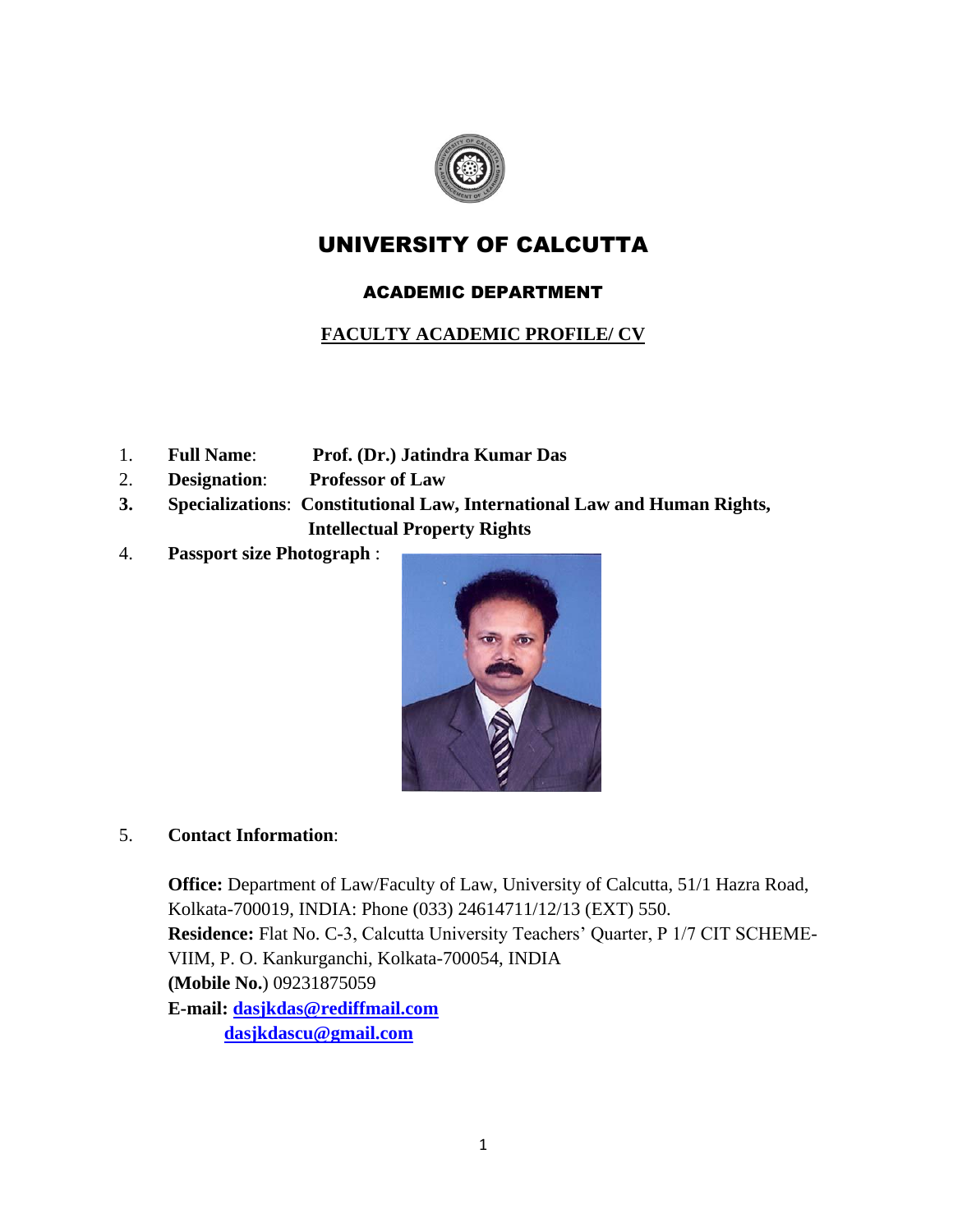#### 6. **Academic qualifications**:

| University from which the degree was<br>obtained      | Abbreviation of the degree |
|-------------------------------------------------------|----------------------------|
| Gauhati University                                    | LL.B                       |
| Law School, Banaras Hindu University   LL. M.; Ph. D. |                            |
|                                                       |                            |

#### 7. **Positions held/ holding:**

Presently **Professor, and Secretary at the Faculty of Law**, University of Calcutta. Served as the **Dean, Faculty of Law, University of Calcutta** (with effect from 2015 to 2020), **Head of the Department of Law**, University of Calcutta (with effect from 2009 to 2011 and 2017 to 2019) and as the **Head of the School of Private Law and Comparative <u>Jurisprudence</u>** and also as the **Head of the Centre for Human Right** and Citizenship **Studies** at the West Bengal National University of Juridical Sciences (WB NUJS), Kolkata (with effect from 2007 to 2009).

#### 8. **Research interests**:

## **Constitutional Law, International Law and Human Rights, Intellectual Property Rights and Contemporary Legal Issues.**

#### 9. **Research guidance**:

 Number of researchers awarded Ph. D degrees: 16 (Sixteen) Number of researchers working for Ph. D: 3 (three)

#### 10. **Projects:**

Police System India Series: Police System in the State of West Bengal (The project is one of the state-wise parts for all the States and Union Territories completed with the Menon Institute of Legal Advocacy Training in October, 2020).

#### 11. **Select List of Publications**:

#### a) **Journals:**

- (i) "Methodology of Socio-Legal Research and Its Importance", 16(1) *Soochow Law Journal* (2019) pp. 164-188 **(ISSN: 1816983X).**
- (ii) "Three Generations of Human Rights: Present and Future Role of NHRC," 17 *Journal of the National Human Rights Commission ,India* (2018) pp. 203- 228 **(ISSN: 0973-7596).**
- (iii) "Law of Extradition and Human Rights," 47(1) *The Banaras Law Journal* **(2018) pp. 20-49 (ISSN: 0522-0815).**
- (iv) "Abuse of Dominant Position and Its Legal Control under Competition Law," 46(1) *The Banaras Law Journal* (2017) pp. 9-28 **(ISSN: 0522- 0815).**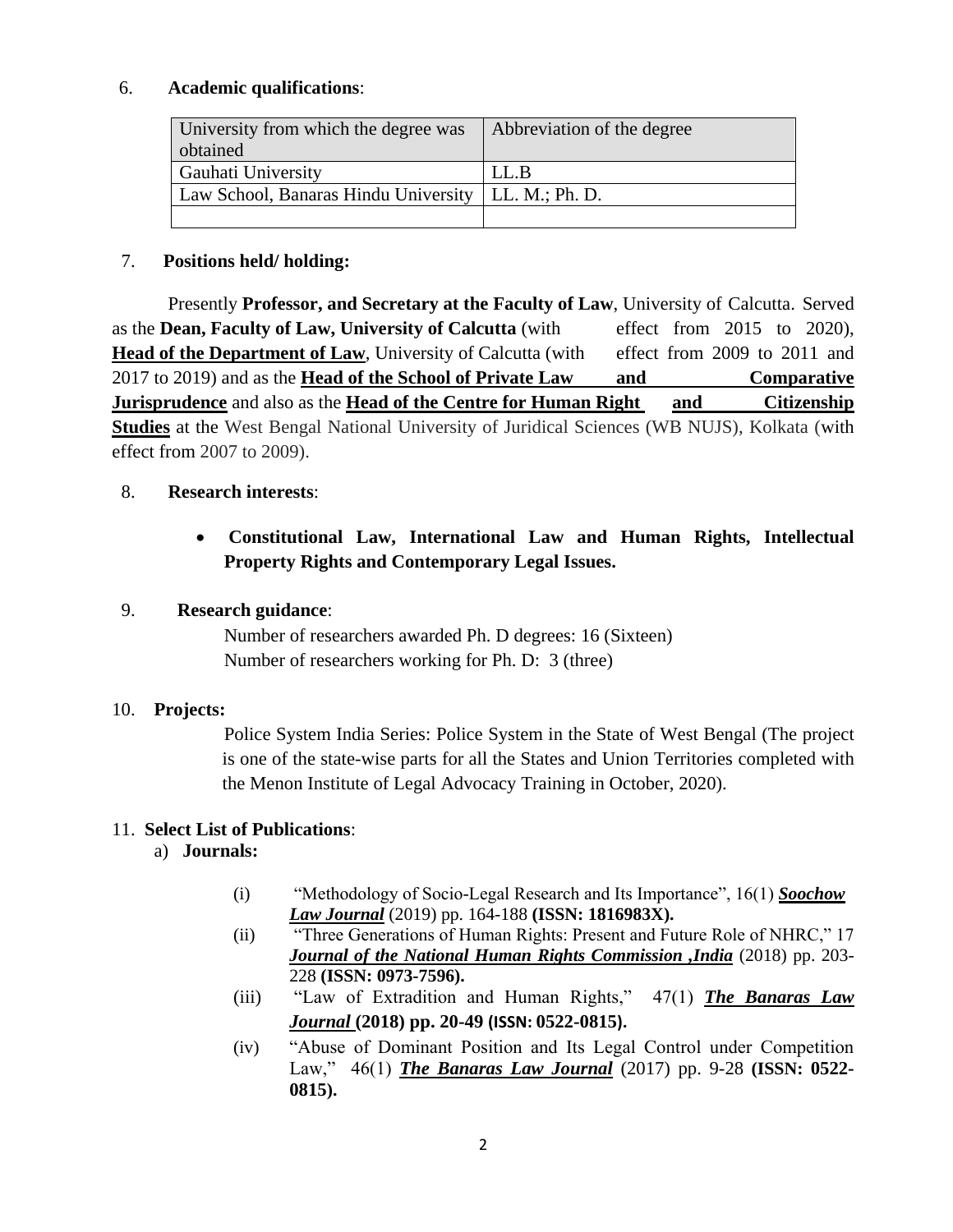- (v) " Foundations of Competition Law in India: Prospect and Retrospect," 38(1) *Law Review* (2018) pp. 1-19 **(ISSN : 2349-943X).**
- (vi) "Comparative Discourse of Extradition Law and Practice in India and United Kingdom in Human Rights Perspective," 15(2) *Soochow Law Journal* (2018) pp. 83-121 **(ISSN: 1816983X).**
- (vii) "Evolution of Three Generations of Human Rights and Role of National Human Rights Commission," 1 *Indian Human Rights Law Review ,* (2016) pp. 1-16 **( ISSN : 2230-7036 ).**
- (viii) "Right to Education of Indigenous Peoples and Their Culture and Language in International Human Rights Perspective" 1(4) *Journal of Development Management and Communication* (2014) pp. 442-453, **(ISSN: 2348-7739).**
- (ix) "Examination of Contemporary Status of Fair Dealing in Copyright Law India," 7 *Journal of the Shivani Gaurav Memorial Law College* (2014) pp. 43-63 **(ISSN: 0976-9684).**
- (x) "New Dimensions of Intellectual Property Rights in India," 3(2) *Pragyan: Journal of Law*," (2013) pp. 11-33 **(ISSN: 2278-8093).**
- (xi) "Copyright Protection for Computer Softwares and Databases: From Sweat of the Brow to Modicum of Creativity," 3(2) *Indian Journal of Law and Justice*, (2012) pp. 261-278 **(ISSN: 2278-8093).**
- (xii) "Rights of Indigenous Peoples Related to Development and Environmental Security: A Comparative Human Rights Perspective," 3(2)*Indian Human Rights Law Review* (2012) pp. 261-278 **(ISSN: 2230- 7036).**
- (xiii) "Investigation Techniques in Criminal Cases and the Right to Health in India" 12(3) *Asia - Pacific Journal on Human Rights and the Law***, Kluwer Law International , The Hague/London/ Boston** (2011) pp. 56- 80 ( **ISSN: 1388-1906, Online ISSN: 1571-8158** ).
- (xiv) "TRIPS Agreement and Intellectual Property Rights: An Indian Perspective" 16 (6) *International Trade Law & Regulation*, **Sweet and Maxwell, Thomson Reuters, London**, (2010) pp.165-173 **(ISSN: 1357- 3136).**
- (xv) "The Right of Self-determination of Indigenous Peoples: Developing Dynamics of Human Rights", 33 *Indian Journal of International Law*, **Indian Society of International Law, New Delhi** (2003) pp.705-728 **(ISSN : 0019-5294).**
- (xvi) "Accessing Judicial Remedies for Human Rights Protection in India," 9 *Vidyasthai Law Journal* (2011) 1-25, ISSN 0975-4210.
- (xvii) "Rethinking Theoretical Foundations of the Law of Civil Procedure : Prospect and Retrospect" 53 *Journal of the Indian Law Institute,* **Indian Law Institute, New Delhi** (2011) pp*.*1- 31**(ISSN: 0019-3731 ).**
- (xviii) "The Province of Second Appeal to the High Court has been Determined and Re-determined: Role of the Apex Court", 37 *Indian Bar Review,* **Bar Council of India Trust, New Delhi** (2011) pp. 1-29 **(ISSN: 0973-7480)**.
- (xix) "Constitutional Validity of CPC (Amendment) Acts 1999 and 2002: Role of Judiciary" 44 (3 and 4) *Journal of Constitutional and Parliamentary Studies,* **Institute of****Constitutional and Parliamentary Studies (ICPS), New Delhi** (2010, July-December) pp. 246-263 **(ISSN***:* **0022- 0043).**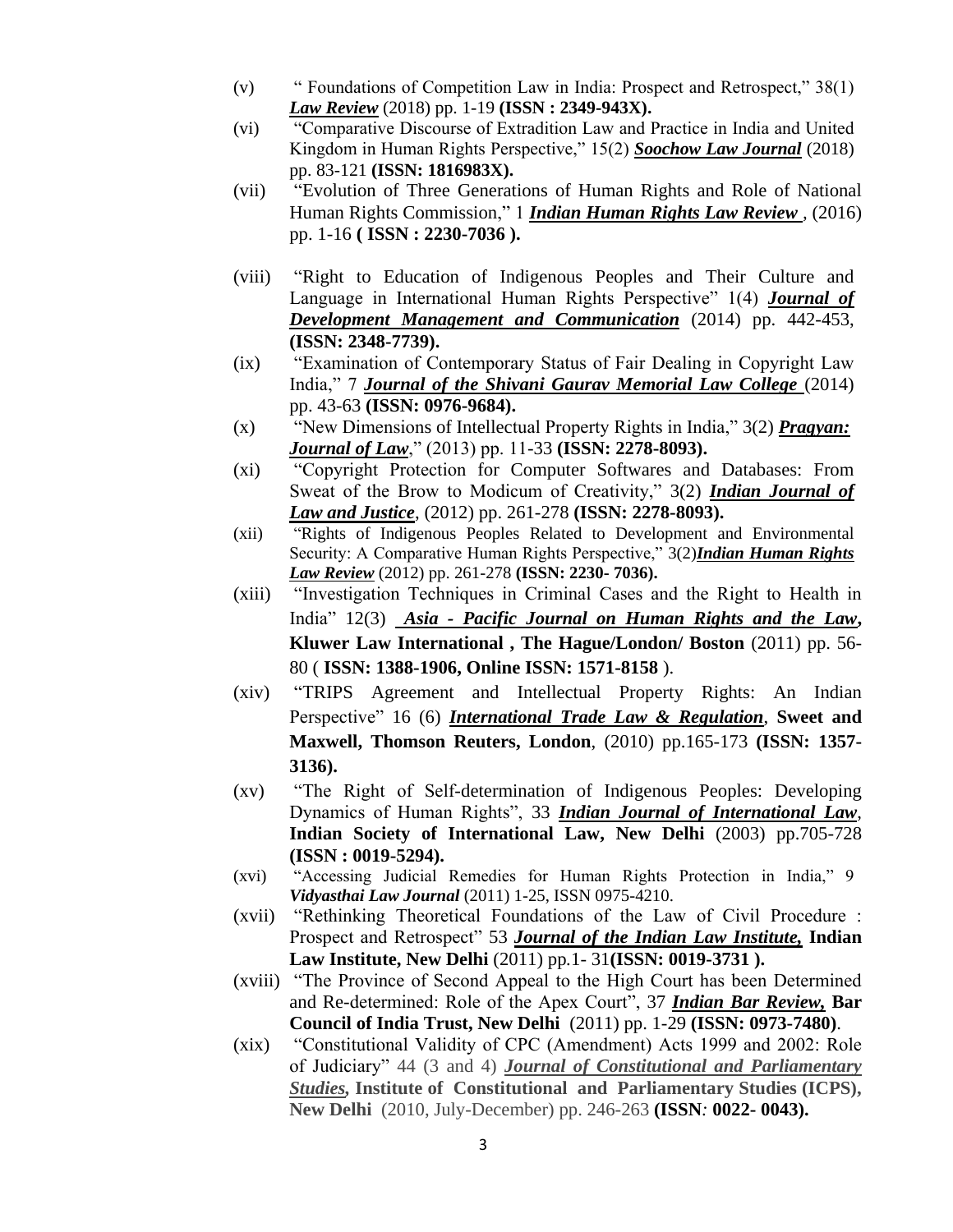- (xx) " Role of the Apex Court in Determining Interest and Costs in Civil Proceedings " 2 *Indian Journal of Law and Justice*, **Department of Law, University of North Bengal** (2011) pp. 13-31 **( ISSN: 0976-3570).**
- (xxi) "Legal Framework for Copyright Protection: Its Philosophical Justification and Practical Implications on Indigenous Peoples" *The Banaras Law Journal*, **Faculty of Law, Banaras Hindu University** (2004) Vol. 33 pp. 157-180 **(ISSN: 0522-0815).**
- (xxii) "Protection of Rights of Indigenous Peoples under Human Rights Law", 1 *Indian Human Rights Law Review ,* **(A Peer Reviewed Referred Journal)** (2010) pp. 197-227 **( ISSN: 2230-7036 ).**
- (xxiii) "Justifications of Rejection of Plaint in Civil Suits with Special Reference to Cause of Action", **11 (1)** *"Nyaya Deep"***: The Official Journal of NALSA, National Legal Services Authority, New Delhi (2011)** pp. 17-39 (ISSN: 0972-2343).
- (xxiv) J. K. Das, "Original Works in Internet Technology, Computer Programs, Databases and Copyright Law" 1 *Calcutta Law Times* (2011) pp. 1-16 **(ISSN: 0971-748X ).**
- (xxv) "Terrorism, Human Rights and Peace: The Tripura Experience" 2 *Calcutta Law Times* (2006) pp. 9-18 **( ISSN: 0971-748 X).**
- (xxvi) "Indigenous Peoples, Development and Environment: The New Approach in International Human Rights Law," 1 *Calcutta Law Times* (2003) pp.6- 14 **(ISSN: 0971- 748X).**
- (xxvii) "Apex Court on Substantial Question of Law: An Appraisal" 3 *Calcutta Law Times* (2012) pp.6-16 **( ISSN: 0971- 748X ).**
- (xxviii) "Emerging Trends of Rights of Persons with Disabilities" 3 *Calcutta Law Times* (2011) pp.1-8 **(ISSN: 0971 -748X).**
- (xxix) "Facets of Inherent Powers of Civil Court: An Appraisal" *Vidhik Chetana: A Research Journal of Juridical Science* (2011) pp. 6-33 **(ISSN: 0976- 9684 )**.
- b) **Books/ Book Chapters**:

#### **Books**

- (xxx) *Human Rights Law and Practice* (PHI Learning Private Limited, Delhi, 2020, Second Edition) pp. xxxii+702 **(ISBN: 978-81-203-5272-8).**
- (xxxi) *Law of Copyright*, (PHI Learning Private Limited, Delhi, 2020, Second Edition) pp. xxxii+604 **(ISBN: 978-81-203-5090-8).**
- (xxxii) *Code of Civil Procedure*, (PHI Learning Private Limited, Delhi, 2014) pp. xc+1066 **(ISBN 978-81-203-4829-5).**
- (xxxiii)*Intellectual Property Rights* , Kamal Law House, Kolkata, 2008) pp. 1011 **(ISSN: 81-7534-500-4).**
- (xxxiv) *Legal Framework for Engineering Arbitration in India*, (R . Cambray and Co., Kolkata, 2005) pp. 394 **(ISBN: 81-89659-00-6)**.
- (xxxv) J. K. Das, *Human Rights and Indigenous Peoples,* APH Publishing Corporation, New Delhi (2001/ Reprint 2011) pp. 454 **(ISBN: 83-7648- 2439)**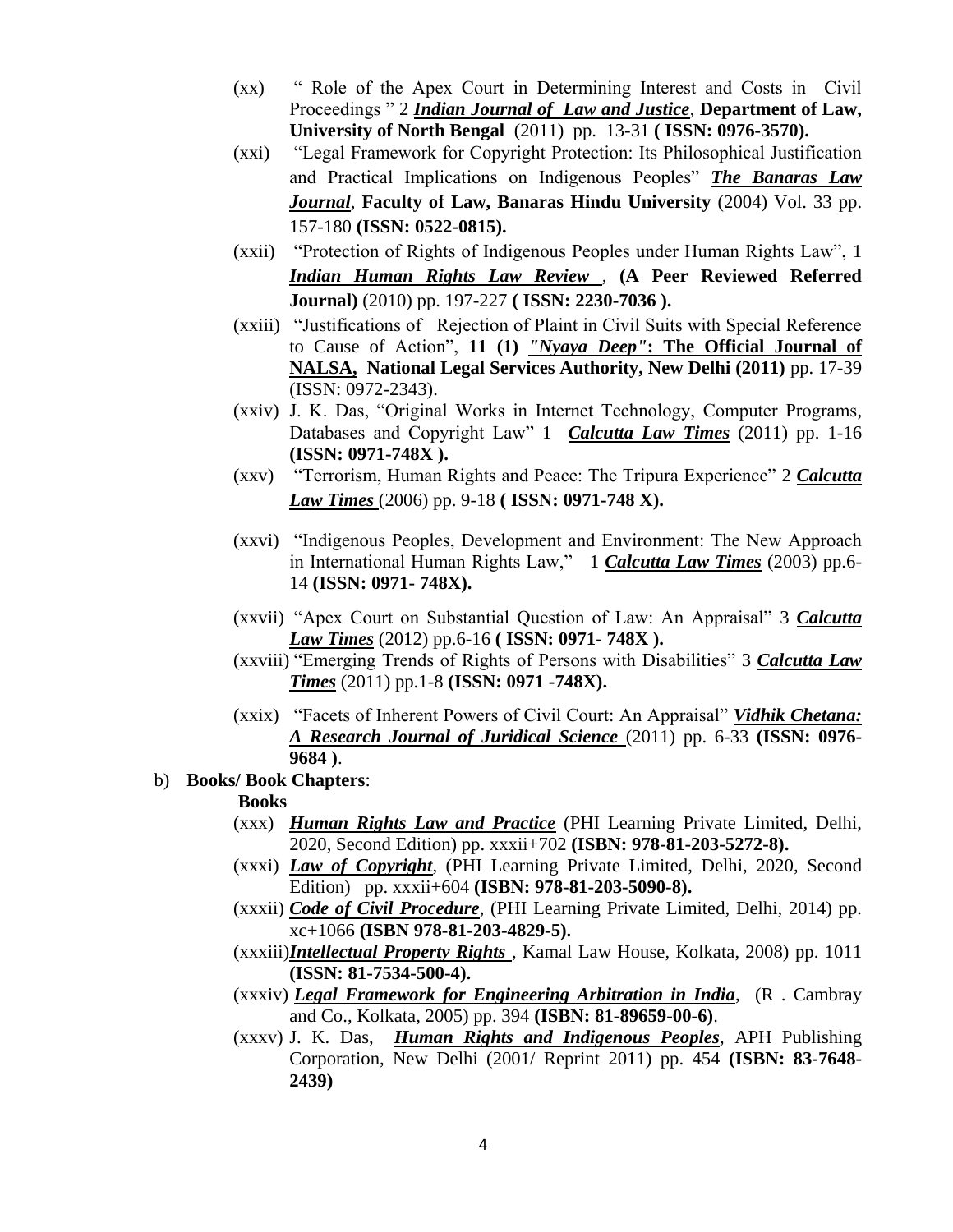(xxxvi) *Indigenous Peoples, Sustainable Development and Human Rights*, (Ganga Kaveri Publishing House, Varanasi, 1997) pp. 165 **(ISBN: 81- 85694-22-2).** 

#### **Book Chapters**

- (xxxvii) "Province of the Apex Court in Enforcing Human Rights in India," in Sibnath Deb and G. Subhalakshmi (ed), *Delivering Justice: Issues and Concerns* (Routledge Taylor and Francis, London and New York, 2021) pp. 111-129. **(ISBN: 978-367-74996-5).**
- (xxxviii) "Enforcement of Patent Rights in India with Special Reference to Pharmaceuticals," in S.C. Roy (ed.) *Working of Patents Law and Pharmaceutical Implications,* ( Mewar University Press, New Delhi, 2015) pp. 279-290 **(ISBN: 978-98-85212-23-9).**
- (xxxix)J. K. Das, "Protection and Enforcement of Human Rights in India: Role of the Apex Court", in Manik Chakrabarty (ed.), *Human Rights in Twenty First Century: An Anthology,* **(**Deep and Deep Publication Pvt. Ltd., New Delhi*,* 2011) pp.34-65 **( ISBN: 81-8629-547-4 )** .
- (xl) J. K. Das, *"*Intellectual Property Rights and Its Enforcement in India with Special Reference to TRIPS Agreement*"* in Shankarashis Mukherjee (Ed.), *Confluence : A Collection of Essays,* (**UGC Academic Staff College, University of Calcutta,** 2009) pp. 83-116.
- (xli) J. K. Das , "Legal Protection of Creativity under Copyright Law : An Overview" in Shiv Sahai Singh (ed.) *The Intellectual Property Rights,*  (Deep and Deep Publication Pvt. Ltd., New Delhi*,* 2004) pp. 224-235 **(ISBN: 81-7629-547-7 )** .
- c) *Conference/ Seminar*:
	- 1. International Conference held on the 23 November, 2018 on " International and Comparative Law" in Soochow University School of Law, Downtown Campus, TAIPEI, Taiwan **(chaired a session and presented a paper).**
	- 2. Working of the Procedural Law in India", organized by the Department of Law, University of Calcutta **(chaired a session and presented a paper).**
	- 3. National Seminar held on the 26 May, 2016 on "Working of the Procedural Law in India", organized by the Department of Law, University of Calcutta **(chaired a session and presented a paper).**
	- 4. UGC Sponsored National Seminar on "Human Rights" held on March 10, 2016, organized by city college of Commerce and Business Administration, Calcutta **(chaired a session and presented a paper).**
	- 5. National Seminar on "Capital Market Reforms and Regulations in India: Issues and Challenges" held on October 7, 2015, Organized by the Department of Commerce, University of Calcutta **(chaired a session and presented a paper).**
	- 6. National Seminar held on the 24-25 May, 2014 on "Globalization and Governance: Challenges and Opportunities", organized by the Faculty of Law, IMS UNISON University **(Chaired a session and presented a paper).**
	- 7. Seminar on "Pre-conception and Pre-natal Diagnostic Technique Act" held on 2 April 2014 organized by the Department of Law, University of Calcutta **(Chaired a session and presented a paper).**
	- 8. International Seminar on "New Frontiers of Law in a Globalised World: Prospects and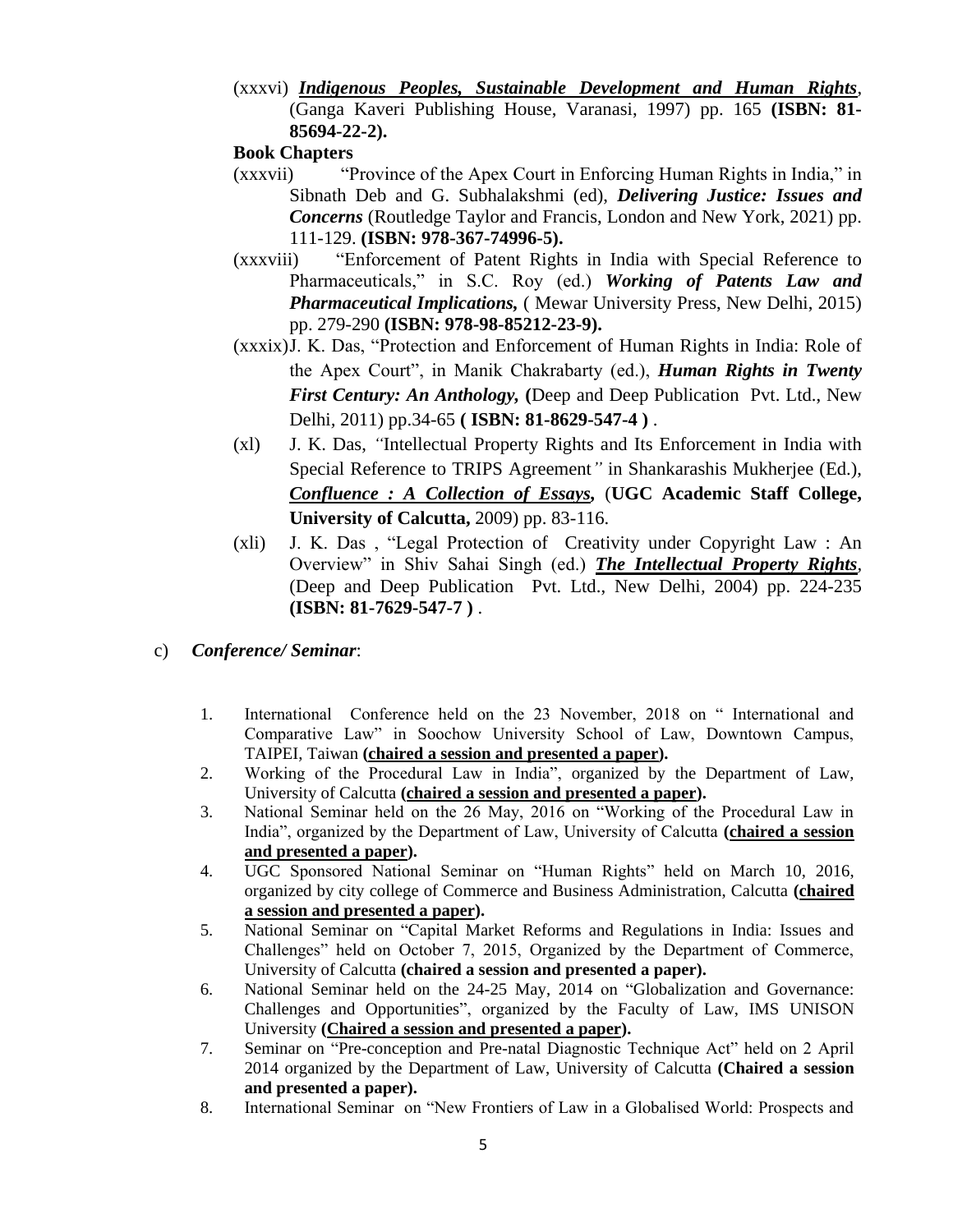Challenges" held on 18 February, 2013, organized by the Department of Law, University of Calcutta in collaboration with the British Council **(Chaired a session and presented a paper).**

- 9. Coordinated Three Day (21-23 August, 2013) Regional Teachers Training Programme on "International Humanitarian Law," held at the Department of Law, University of Calcutta in collaboration with the International Committee of Red Cross (ICRC).
- 10. UGC Sponsored National Seminar on "Human Rights in 21<sup>st</sup> Century: The Issues and Challenges", organized by the Department of Law, the University of Burdwan held on 30 and 31 July 2011 at DDE Auditorium, Burdwan **(chaired a session and presented a paper).**
- 11. UGC Sponsored National Seminar on "Emerging Jurisprudence of Intellectual Property Rights", organized by the Department of Law, JNV University, Jodhpur held on 19 and 20 July, 2011 **(chaired a session and presented a paper).**
- 12. UGC Sponsored National Seminar on "Terrorism in India: The Emerging Issues and Challenges", organized by the JCC LAW COLLEGE in Collaboration with Department of International Relations, Jadavpur University, held on 8 and 9 December, 2011**(chaired a session and presented a paper).**
- 13. Workshop on "Juvenile Justice (Care and Protection of Children) Act, 2000" organized by the State Legal Services Authority, West Bengal held on 18 June, 2011 at the Auditorium of the Centenary Building , High Court at Calcutta (Participated).
- 14. Regional Workshop on "Disability" organized by National Human Rights Commission and Centre for Human Rights and Citizenship Studies of West Bengal National University of Juridical Sciences , Kolkata, on 22 and 23 August, 2008 **(participated)** .
- 15. First International and Thirtieth All India Criminology Conference of the Indian Society of Criminology held on 23 to 25 February, 2007 organized by the Department of Law, University of Calcutta, on the theme "Crime and Justice in a Changing World" **(participated and presented a paper).**
- 16. "Three Day Regional Outreach Training Programme on Rights of Persons with Disabilities" held on 19 to 21 January, 2005, organized by the West Bengal National University of Juridical Sciences , Kolkata, in collaboration with the Canadian Human Rights Commission and the Indira Gandhi National Open University, India.
- 17. Second "International Law" Conference of the Indian Society of International Law, held at India Habited Centre, New Delhi, 14 to 17 November, 2004 **(Participated and presented a paper).**
- 18. Two day National Seminar on "The Law of Intellectual Property Rights" organized by the Department of Law, University of Burdwan on 2 to 3 August, 2003, in collaboration with Ministry of Human Resource Development of India, New Delhi **(Participated and presented a paper).**
- 19. National Seminar on "Ethics, Economics, Education and Law" organized by the Centre of Advance Study in Philosophy, Jadavpur University, Kolkata in collaboration with Centre for Studies in Civilizations and the Project of History of Indian Science , Philosophy and Culture, New Delhi held on 15 to 17 April, 2004**(participated).**

National Seminar on "Enforcement of Copyright Law" organized by the Department of Law, Osmania University, Hyderabad on 10 and 11 January, 2004 **(participated and presented a paper).**

- 20. Eastern Regional Training Program on "Juvenile Justice" organized by the West Bengal National University of Juridical Sciences, Kolkata, sponsored by the Ministry of Social Justice and Empowerment, Government of India held on 31 march to 2 April, 2002**(participated).**
- 21. Second "West Bengal Social Science Congress" organized by the Hoogly Mahsin College in collaboration with the Indian Academy of Social Sciences, New Delhi held on 15 to 17 November, 2002**(participated and presented a paper).**
- 22. Workshop on "Law, Technology and Development" organized by the West Bengal